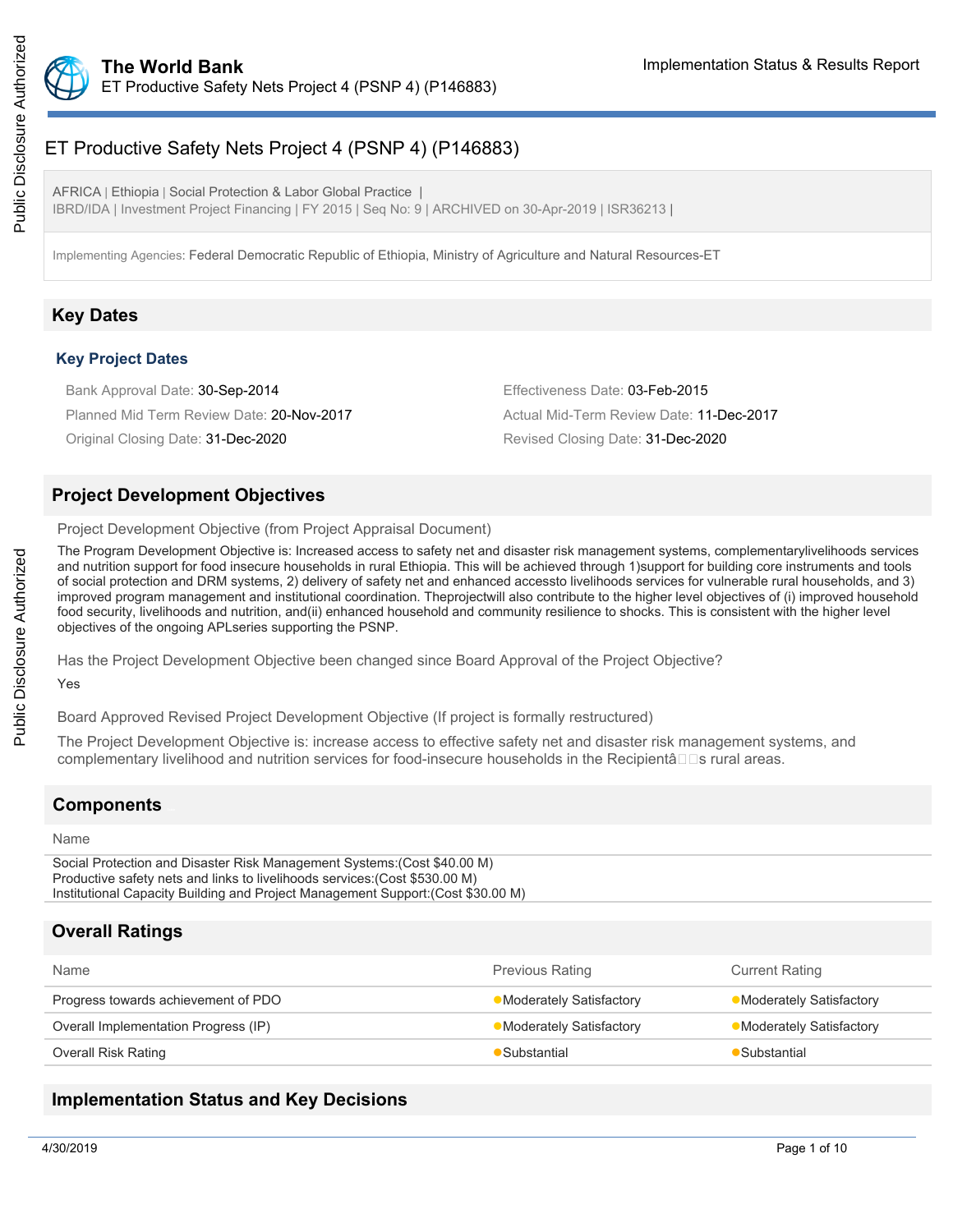#### **Implementation Status and Key Decisions (Public Disclosure)**

PSNP continued to deliver transfers (food, cash, or mix) to about 2.5 million households (8 million beneficiaries) across 350 woredas. The program continued to scale up e-payments reaching 130 woredas in FY 2018/19, covering more than half of the cash beneficiary households. During the reporting period, 43% of cash transfers and 23% of food transfers were delivered as per program standards for timeliness. Even though this is lower than the program target, both cash and food transfers performance has improved compared to last year.

The Government has implemented an average cash wage rate (benefit level) increase of 20 percent for EFY 2011 (FY 2018/19). While this adjustment does not fully address the gap in the purchasing power of cash benefits recipients compared to food benefits recipients, it is an important measure aiming to protect the consumption of the poor against the increase in food prices. The Government is also making significant steps towards modernizing the program by introducing a management information system and developing a beneficiary households registry.

The midline impact evaluation of PSNP4 was finalized during the reporting period. Results show that despite repeated droughts in 2016 and 2017 and weak performance in implementation due to political and administrative changes, the program continued to have significant impact on beneficiaries' consumption and food security.

The World Bank Task Team together with the Development Partners supporting the PSNP will continue to support Government to put into practice the agreements reached during regular reviews of the program, including improvements in the timeliness of payments to beneficiaries, adjusting the wage rate for the EFY 2012 (FY 2019/20) and in the overall PSNP planning, budgeting, implementation and monitoring.

### **Risks**

#### **Systematic Operations Risk-rating Tool**

| <b>Risk Category</b>                                            | Rating at Approval | <b>Previous Rating</b> | <b>Current Rating</b>                               |
|-----------------------------------------------------------------|--------------------|------------------------|-----------------------------------------------------|
| <b>Political and Governance</b>                                 | $- -$              | $\bullet$ High         | $\bullet$ High                                      |
| Macroeconomic                                                   | --                 | <b>Moderate</b>        | <b>Moderate</b>                                     |
| Sector Strategies and Policies                                  | $- -$              | <b>Moderate</b>        | Moderate                                            |
| Technical Design of Project or Program                          | $- -$              | <b>Moderate</b>        | <b>Moderate</b>                                     |
| Institutional Capacity for Implementation and<br>Sustainability | --                 | <b>Moderate</b>        | <b>Moderate</b>                                     |
| Fiduciary                                                       | --                 | Substantial            | Substantial                                         |
| <b>Environment and Social</b>                                   | --                 | Substantial            | Substantial                                         |
| <b>Stakeholders</b>                                             | $- -$              | Substantial            | Substantial                                         |
| Other                                                           | $- -$              | $- -$                  | $\hspace{0.05cm} -\hspace{0.05cm} -\hspace{0.05cm}$ |
| Overall                                                         | --                 | Substantial            | Substantial                                         |

### **Results**

#### **PDO Indicators by Objectives / Outcomes**

Increased access to SN & DRM systems, complimentary LH services & nutrition for f/insecure HH

►Direct project beneficiaries (Number, Custom)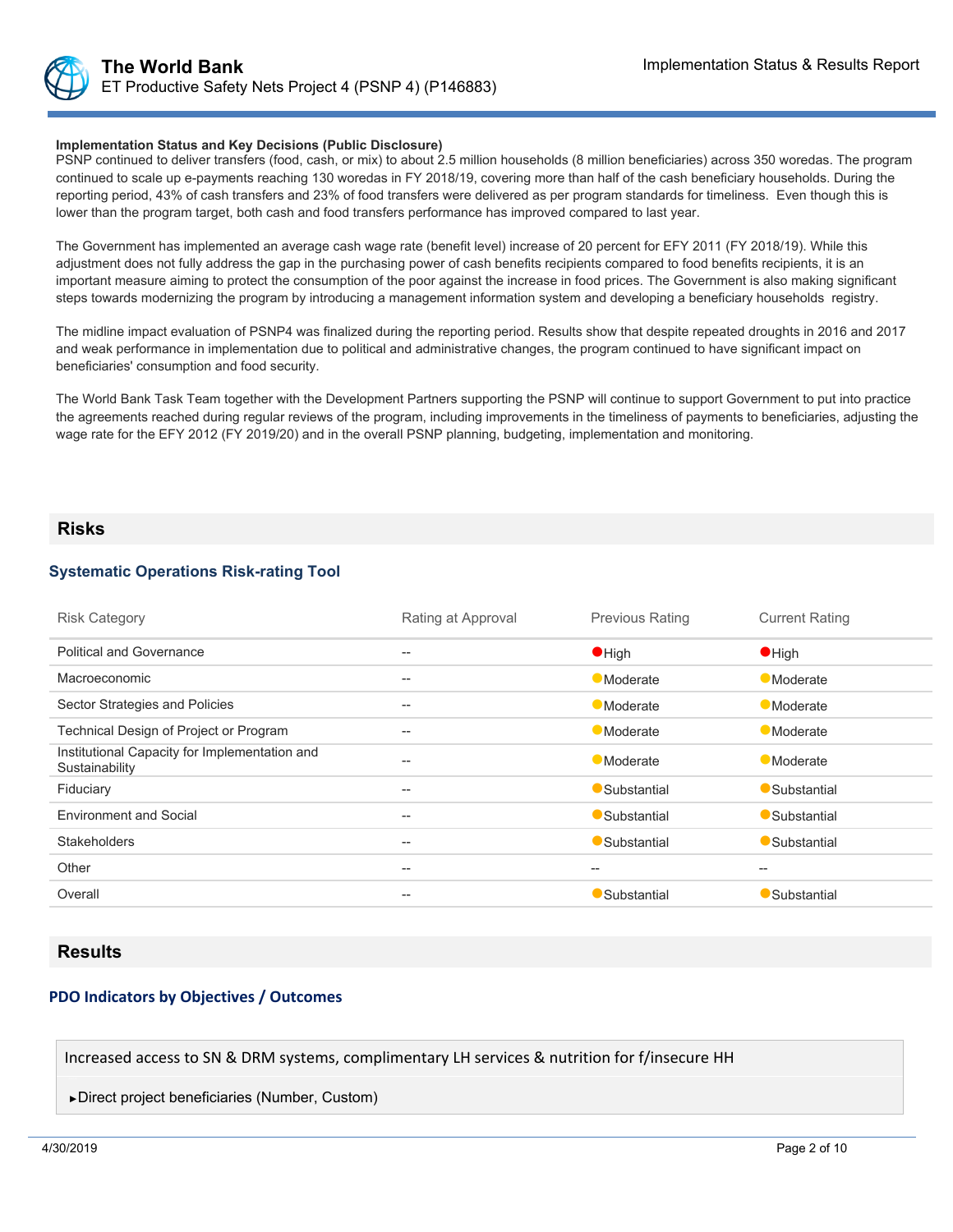

|                                                                                                            | <b>Baseline</b>                                                                                                                                                                                                                                                  | Actual (Previous)<br>Actual (Current) |                  | End Target        |  |  |  |  |
|------------------------------------------------------------------------------------------------------------|------------------------------------------------------------------------------------------------------------------------------------------------------------------------------------------------------------------------------------------------------------------|---------------------------------------|------------------|-------------------|--|--|--|--|
| Value                                                                                                      | 7,200,000.00                                                                                                                                                                                                                                                     | 7,997,218.00                          | 7,997,218.00     | 8,300,000.00      |  |  |  |  |
| Date                                                                                                       | 01-Jul-2015                                                                                                                                                                                                                                                      | 29-Jun-2018                           | 29-Mar-2019      | 30-Jun-2020       |  |  |  |  |
| ∡Female beneficiaries (Percentage, Custom Supplement)                                                      |                                                                                                                                                                                                                                                                  |                                       |                  |                   |  |  |  |  |
|                                                                                                            | <b>Baseline</b>                                                                                                                                                                                                                                                  | Actual (Previous)                     | Actual (Current) | End Target        |  |  |  |  |
| Value                                                                                                      | 50.00                                                                                                                                                                                                                                                            | 51.00                                 | 51.00            | 50.00             |  |  |  |  |
| ▶ Beneficiaries of Safety Nets programs (number) (Number, Corporate)                                       |                                                                                                                                                                                                                                                                  |                                       |                  |                   |  |  |  |  |
|                                                                                                            | <b>Baseline</b>                                                                                                                                                                                                                                                  | Actual (Previous)                     | Actual (Current) | End Target        |  |  |  |  |
| Value                                                                                                      | 7,200,000.00                                                                                                                                                                                                                                                     | 7,997,218.00                          | 7,997,218.00     | 8,300,000.00      |  |  |  |  |
| Date                                                                                                       | 01-Jul-2015                                                                                                                                                                                                                                                      | 30-Sep-2017                           | 29-Mar-2019      | 30-Jun-2020       |  |  |  |  |
| ⊿Beneficiaries of Safety Nets programs - Other cash transfers programs (number) (Number, Custom Breakdown) |                                                                                                                                                                                                                                                                  |                                       |                  |                   |  |  |  |  |
|                                                                                                            | <b>Baseline</b>                                                                                                                                                                                                                                                  | Actual (Previous)                     | Actual (Current) | End Target        |  |  |  |  |
| Value                                                                                                      | 7,200,000.00                                                                                                                                                                                                                                                     | 7,997,218.00                          | 7,997,218.00     | 8,300,000.00      |  |  |  |  |
| Date                                                                                                       | 01-Jul-2015                                                                                                                                                                                                                                                      | 29-Jun-2018                           | 29-Mar-2019      | 30-Jun-2020       |  |  |  |  |
| ⊿Beneficiaries of Safety Nets programs - Female (number) (Number, Custom Breakdown)                        |                                                                                                                                                                                                                                                                  |                                       |                  |                   |  |  |  |  |
|                                                                                                            | <b>Baseline</b>                                                                                                                                                                                                                                                  | Actual (Previous)                     | Actual (Current) | End Target        |  |  |  |  |
| Value                                                                                                      | 3,600,000.00                                                                                                                                                                                                                                                     | 4,113,060.00                          | 4,113,060.00     | 4,150,000.00      |  |  |  |  |
| Date                                                                                                       | 01-Jul-2015                                                                                                                                                                                                                                                      | 29-Jun-2018                           | 29-Mar-2019      | 30-Jun-2020       |  |  |  |  |
| ▶ Average number of months of household food insecurity (Months, Custom)                                   |                                                                                                                                                                                                                                                                  |                                       |                  |                   |  |  |  |  |
|                                                                                                            | <b>Baseline</b>                                                                                                                                                                                                                                                  | Actual (Previous)                     | Actual (Current) | End Target        |  |  |  |  |
| Value                                                                                                      | 3.20                                                                                                                                                                                                                                                             | 2.40                                  | 1.83             | 2.00              |  |  |  |  |
| Date                                                                                                       | 01-Jul-2015                                                                                                                                                                                                                                                      | 30-Dec-2016                           | 29-Mar-2019      | 30-Jun-2020       |  |  |  |  |
| Comments:                                                                                                  | The indicator value is calculated based on a weighted average (75% Highlands/25% Lowlands). The 2018<br>PSNP Midline Evaluation reported 2.0 months of food gap in the Highlands national and 1.3 months of<br>food gap in the Lowlands.                         |                                       |                  |                   |  |  |  |  |
| ▶% increase in average value of household assets (Percentage, Custom)                                      |                                                                                                                                                                                                                                                                  |                                       |                  |                   |  |  |  |  |
|                                                                                                            | <b>Baseline</b>                                                                                                                                                                                                                                                  | Actual (Previous)                     | Actual (Current) | <b>End Target</b> |  |  |  |  |
| Value                                                                                                      | 0.00                                                                                                                                                                                                                                                             | 0.00                                  | 13.38            | 30.00             |  |  |  |  |
| Date                                                                                                       | 01-Jul-2015                                                                                                                                                                                                                                                      | 30-Dec-2016                           | 29-Mar-2019      | 30-Jun-2020       |  |  |  |  |
| Comments:                                                                                                  | This is a weighted average (75% Highlands/ 25% Lowlands). Actual value for Highlands and Lowlands are<br>as follows: Highlands - total increase in HH assets = 15.5% [ Consumer Durables = 10.7%; Productive<br>assets = $7.0\%$ ; Livestock Assets = $16.9\%$ ] |                                       |                  |                   |  |  |  |  |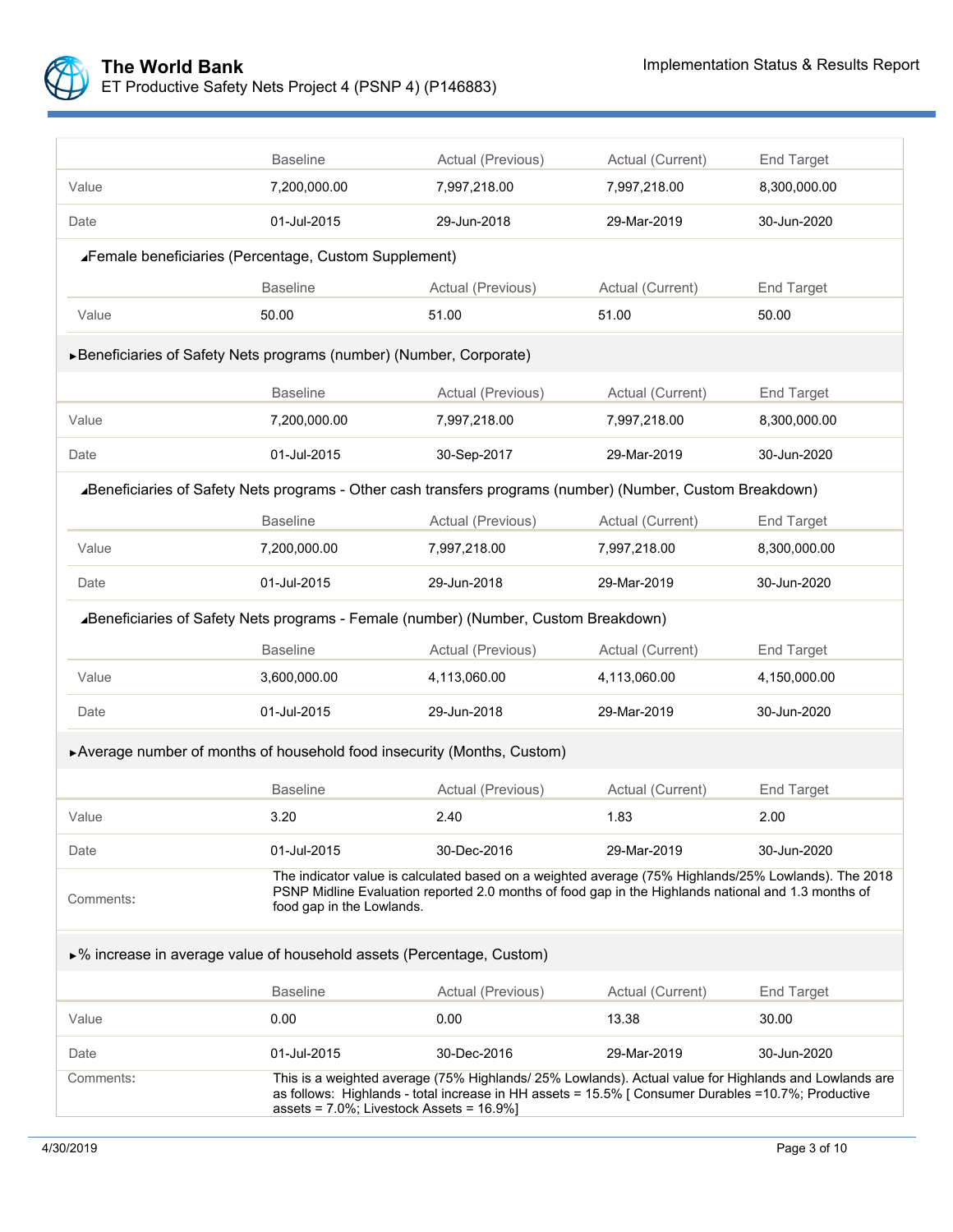| Lowlands: Total increase in HH assets = 7% [Consumer Durables = -3.5%; Productive Assets = -16.2%;<br>Livestock Holdings =8.4%]. |
|----------------------------------------------------------------------------------------------------------------------------------|
|                                                                                                                                  |

| $\triangleright$ % of clients who receive community-based nutrition counseling services (Percentage, Custom) |                                                                                                                                                                                                                                                                                                                                                                                                                                                                                                                                                                                                                                                      |                                                                                                    |                  |                   |  |  |  |
|--------------------------------------------------------------------------------------------------------------|------------------------------------------------------------------------------------------------------------------------------------------------------------------------------------------------------------------------------------------------------------------------------------------------------------------------------------------------------------------------------------------------------------------------------------------------------------------------------------------------------------------------------------------------------------------------------------------------------------------------------------------------------|----------------------------------------------------------------------------------------------------|------------------|-------------------|--|--|--|
|                                                                                                              | <b>Baseline</b>                                                                                                                                                                                                                                                                                                                                                                                                                                                                                                                                                                                                                                      | Actual (Previous)                                                                                  | Actual (Current) | <b>End Target</b> |  |  |  |
| Value                                                                                                        | 40.00                                                                                                                                                                                                                                                                                                                                                                                                                                                                                                                                                                                                                                                | 84.00                                                                                              | 84.00            | 80.00             |  |  |  |
| Date                                                                                                         | 01-Jul-2015                                                                                                                                                                                                                                                                                                                                                                                                                                                                                                                                                                                                                                          | 30-Dec-2017                                                                                        | 29-Mar-2018      | 30-Jun-2020       |  |  |  |
| Comments:                                                                                                    | The value of this indicator is based on a sample of 28 woredas representing 8 percent of the total PSNP<br>woredas.<br>The indicator measures access of client households to community-based nutrition (CBN) services and<br>behavioral change communication (BCC). The BCC implementation is progressing slow: currently it is<br>implemented in 80 woredas of the 349 woredas, due to financing constraints.                                                                                                                                                                                                                                       |                                                                                                    |                  |                   |  |  |  |
| ► Improved early warning triggers and response mechanisms agreed and functional (Yes/No, Custom)             |                                                                                                                                                                                                                                                                                                                                                                                                                                                                                                                                                                                                                                                      |                                                                                                    |                  |                   |  |  |  |
|                                                                                                              | <b>Baseline</b>                                                                                                                                                                                                                                                                                                                                                                                                                                                                                                                                                                                                                                      | Actual (Previous)                                                                                  | Actual (Current) | End Target        |  |  |  |
| Value                                                                                                        | No                                                                                                                                                                                                                                                                                                                                                                                                                                                                                                                                                                                                                                                   | No                                                                                                 | No               | Yes               |  |  |  |
| Date                                                                                                         | 01-Jul-2015                                                                                                                                                                                                                                                                                                                                                                                                                                                                                                                                                                                                                                          | 29-Jun-2018<br>29-Mar-2019                                                                         |                  | 30-Jun-2020       |  |  |  |
| Comments:                                                                                                    | mechanisms.                                                                                                                                                                                                                                                                                                                                                                                                                                                                                                                                                                                                                                          | There continues to be a bottleneck in establishing functional early warnings triggers and response |                  |                   |  |  |  |
| ►% of PSNP woredas where MIS and single registry is operational (Percentage, Custom)                         |                                                                                                                                                                                                                                                                                                                                                                                                                                                                                                                                                                                                                                                      |                                                                                                    |                  |                   |  |  |  |
|                                                                                                              | <b>Baseline</b>                                                                                                                                                                                                                                                                                                                                                                                                                                                                                                                                                                                                                                      | Actual (Previous)                                                                                  | Actual (Current) | <b>End Target</b> |  |  |  |
| Value                                                                                                        | 0.00                                                                                                                                                                                                                                                                                                                                                                                                                                                                                                                                                                                                                                                 | 0.00                                                                                               | 0.00             | 75.00             |  |  |  |
| Date                                                                                                         | 01-Jul-2015                                                                                                                                                                                                                                                                                                                                                                                                                                                                                                                                                                                                                                          | 29-Jun-2018                                                                                        | 29-Mar-2019      | 30-Jun-2020       |  |  |  |
| Comments:                                                                                                    | MIS development is progressing well. The developers have evolved from the inception phase and<br>developed the business requirements, and are currently in the process of finalizing the systems design<br>specification requirements.<br>The PSNP Beneficiary Household Registry primary data collection exercise is currently in the initial<br>procurement stage. Delays in the exercise are due to the ambiguity of the census dates which delayed<br>decision-making on behalf of the Government. A joint decision was finally made in November 2018 to<br>move forward with procurement via the private sector using non-consultancy services. |                                                                                                    |                  |                   |  |  |  |

### **Overall Comments**

Several positive steps have been taken in the past six months to move the systems agenda forward. The Government has shown a strong commitment to improve the data management systems.The MIS development is progressing quickly as is the PSNP Beneficiary Household Registry, despite initial delays.

The PSNP 4 midline evaluation indicates that households have experienced improved food security and increased value of household assets, which indicates positive trends among PSNP households.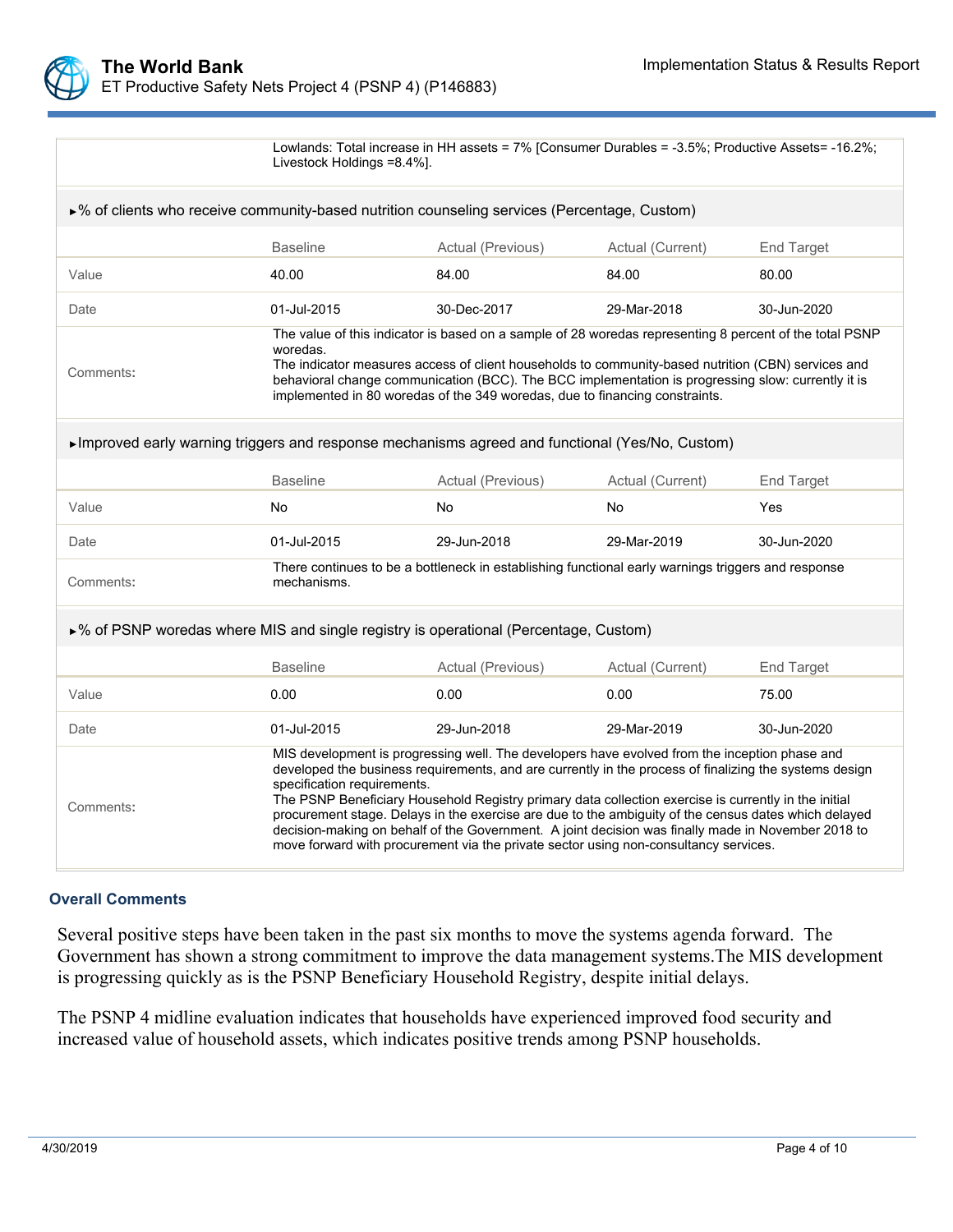## **Intermediate Results Indicators by Components**

| Social Protection and Disaster Risk Management Systems                                                                                   |                                                                                                                                                                                                                                                                                                                                                                                                                                                                                                                                                                                                                                                                                                                              |                                                                                                                                                                                                                                                                                                     |                  |                   |  |  |
|------------------------------------------------------------------------------------------------------------------------------------------|------------------------------------------------------------------------------------------------------------------------------------------------------------------------------------------------------------------------------------------------------------------------------------------------------------------------------------------------------------------------------------------------------------------------------------------------------------------------------------------------------------------------------------------------------------------------------------------------------------------------------------------------------------------------------------------------------------------------------|-----------------------------------------------------------------------------------------------------------------------------------------------------------------------------------------------------------------------------------------------------------------------------------------------------|------------------|-------------------|--|--|
| Fime taken from issuing a drought warning to identifying and agreeing number of people in need (Days, Custom)                            |                                                                                                                                                                                                                                                                                                                                                                                                                                                                                                                                                                                                                                                                                                                              |                                                                                                                                                                                                                                                                                                     |                  |                   |  |  |
|                                                                                                                                          | <b>Baseline</b>                                                                                                                                                                                                                                                                                                                                                                                                                                                                                                                                                                                                                                                                                                              | Actual (Previous)<br>Actual (Current)<br>End Target                                                                                                                                                                                                                                                 |                  |                   |  |  |
| Value                                                                                                                                    | 180.00                                                                                                                                                                                                                                                                                                                                                                                                                                                                                                                                                                                                                                                                                                                       | 100.00                                                                                                                                                                                                                                                                                              | 100.00           | 60.00             |  |  |
| Date                                                                                                                                     | 01-Jul-2015                                                                                                                                                                                                                                                                                                                                                                                                                                                                                                                                                                                                                                                                                                                  | 29-Jun-2018                                                                                                                                                                                                                                                                                         | 29-Mar-2019      | 30-Jun-2020       |  |  |
| Comments:                                                                                                                                | no formal tracking of this indicator.                                                                                                                                                                                                                                                                                                                                                                                                                                                                                                                                                                                                                                                                                        | This is estimated to be approximately 110 days for food transfers, and 90 days for cash. Currently there is<br>As of December 2018, there was no updated data available by the counterpart for this indicator.                                                                                      |                  |                   |  |  |
| ►% of kebeles where poverty index is used to complement community targeting (Percentage, Custom)                                         |                                                                                                                                                                                                                                                                                                                                                                                                                                                                                                                                                                                                                                                                                                                              |                                                                                                                                                                                                                                                                                                     |                  |                   |  |  |
|                                                                                                                                          | <b>Baseline</b>                                                                                                                                                                                                                                                                                                                                                                                                                                                                                                                                                                                                                                                                                                              | Actual (Previous)                                                                                                                                                                                                                                                                                   | Actual (Current) | <b>End Target</b> |  |  |
| Value                                                                                                                                    | 0.00                                                                                                                                                                                                                                                                                                                                                                                                                                                                                                                                                                                                                                                                                                                         | 0.00                                                                                                                                                                                                                                                                                                | 0.00             | 75.00             |  |  |
| Date                                                                                                                                     | 01-Jul-2015                                                                                                                                                                                                                                                                                                                                                                                                                                                                                                                                                                                                                                                                                                                  | 29-Jun-2018                                                                                                                                                                                                                                                                                         | 29-Mar-2019      | 30-Jun-2020       |  |  |
| Comments:                                                                                                                                |                                                                                                                                                                                                                                                                                                                                                                                                                                                                                                                                                                                                                                                                                                                              | Currently poverty indexes are not being used to complement community targeting. Previous attempts to<br>construct such indexes for rural Ethiopia were not encouraging, as the indexes did not prove very reliable.<br>Another attempt will be made using the HICES 2015/16 data, released in 2018. |                  |                   |  |  |
| ►% of clients receiving regular payments within the agreed time frame (20 days for cash and 30 days for food) (Percentage,<br>Custom)    |                                                                                                                                                                                                                                                                                                                                                                                                                                                                                                                                                                                                                                                                                                                              |                                                                                                                                                                                                                                                                                                     |                  |                   |  |  |
|                                                                                                                                          | <b>Baseline</b>                                                                                                                                                                                                                                                                                                                                                                                                                                                                                                                                                                                                                                                                                                              | Actual (Previous)                                                                                                                                                                                                                                                                                   | Actual (Current) | <b>End Target</b> |  |  |
| Value                                                                                                                                    | 60.00                                                                                                                                                                                                                                                                                                                                                                                                                                                                                                                                                                                                                                                                                                                        | 28.50                                                                                                                                                                                                                                                                                               | 35.13            | 90.00             |  |  |
| Date                                                                                                                                     | 01-Jul-2015                                                                                                                                                                                                                                                                                                                                                                                                                                                                                                                                                                                                                                                                                                                  | 29-Jun-2018                                                                                                                                                                                                                                                                                         | 29-Mar-2019      | 30-Jun-2020       |  |  |
| Comments:                                                                                                                                | Cash: 47.25%<br>Food: 23%<br>Key challenges for delays in cash payments were due to (1) Late re-targeting process carried out in July-<br>August; (3) Challenges with agent availability for e-payments; (4) Limited bank liquidity and cash holding<br>capacity; (5) Security concerns and reshuffling of staff; (6) Instability in some parts of the country;<br>Key challenges for delays in food transfers were due to: (1) Food shortage due to delays in dispatching in<br>time; (2) Coordination challenges between NDRMC and FSCD; (3) Instability in some parts of the country;<br>(4) Staff reshuffling in Afar region; (5) Absence of woreda structure nominations due to change in<br>government (Somali region) |                                                                                                                                                                                                                                                                                                     |                  |                   |  |  |
| ►% of clients reporting that they can provide adequate meals for their family for 12 months a year (male/female) (Percentage,<br>Custom) |                                                                                                                                                                                                                                                                                                                                                                                                                                                                                                                                                                                                                                                                                                                              |                                                                                                                                                                                                                                                                                                     |                  |                   |  |  |
|                                                                                                                                          | <b>Baseline</b>                                                                                                                                                                                                                                                                                                                                                                                                                                                                                                                                                                                                                                                                                                              | Actual (Previous)                                                                                                                                                                                                                                                                                   | Actual (Current) | End Target        |  |  |
| Value                                                                                                                                    | 0.00                                                                                                                                                                                                                                                                                                                                                                                                                                                                                                                                                                                                                                                                                                                         | 34.00                                                                                                                                                                                                                                                                                               | 44.41            | 50.00             |  |  |
| Date                                                                                                                                     | 01-Jul-2015                                                                                                                                                                                                                                                                                                                                                                                                                                                                                                                                                                                                                                                                                                                  | 30-Dec-2016                                                                                                                                                                                                                                                                                         | 29-Mar-2019      | 30-Jun-2020       |  |  |
| Comments:                                                                                                                                | Lowlands).                                                                                                                                                                                                                                                                                                                                                                                                                                                                                                                                                                                                                                                                                                                   | This is a weighted average based on the data from the Midline evaluation (75% Highlands/25%                                                                                                                                                                                                         |                  |                   |  |  |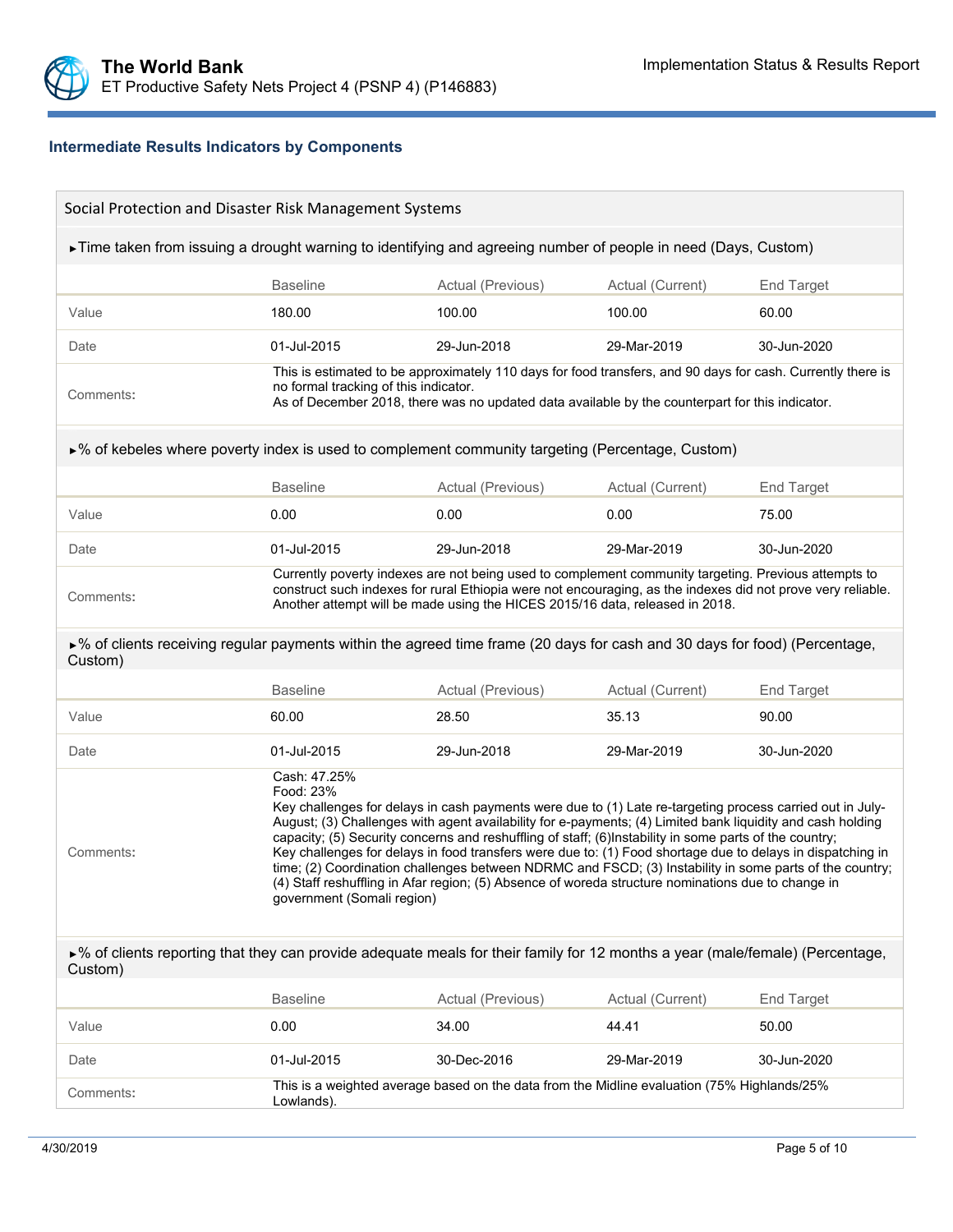

39.5% of PSNP Household reported 12 months of food security in the highlands; 59.1% of PSNP Households in the Lowlands;

►% of transfers received that has a value of at least 15 kgs of cereals and 4 kgs of pulses or its cash equivalent (Percentage, Custom) Baseline **Actual (Previous)** Actual (Current) End Target Value 0.00 0.00 0.00 70.00 Date 01-Jul-2015 29-Jun-2018 29-Mar-2019 30-Jun-2020 Comments**:** Data source: Consumer Price Index data from CSA In June 2017 it was decided by GOE that the transfer value will be the equivalent of 15 Kg of cereals - to ensure the fiscal sustainability of the program. Therefore pulses are not anymore part of the basket. As reflected in the previous ISR, discussions were held with DPs and the GoE to increase the wage rate, and a 20% wage rate increased was agreed for EFY 2011. The 20 percent wage rate increase took effect from September 2018. Based on analysis of CPI data from CSA, despite the 20 percent wage rate increase, none of the transfers can purchase a full 15kg of cereals with the existing wage rate. The existing wage can purchase 10.9kg of cereals using a weighted average. ►% of clients receiving contingency resources within 60 days of identification of need (Percentage, Custom) Baseline **Actual (Previous)** Actual (Current) End Target Value 0.00 85.00 85.00 75.00 Date 01-Jul-2015 29-Jun-2018 29-Mar-2019 30-Jun-2020 Comments**:** This is an estimated performance of this indicator based on discussions between NDRMC and FSCD. The indicator reflects cash contingency resources only (CRW) which was planned for 6,206,080 PSNP and HRD beneficiaries. It does not include food.

As of December 2018, there was no updated data available from counterpart on this indicator.

| Productive safety nets and links to livelihoods services                                                                                                                                |                                                                                                                                         |                   |                  |             |  |  |  |
|-----------------------------------------------------------------------------------------------------------------------------------------------------------------------------------------|-----------------------------------------------------------------------------------------------------------------------------------------|-------------------|------------------|-------------|--|--|--|
| ►% of clients that feel PW sub-projects reflect their needs (Percentage, Custom)                                                                                                        |                                                                                                                                         |                   |                  |             |  |  |  |
|                                                                                                                                                                                         | <b>Baseline</b><br>Actual (Previous)<br>Actual (Current)<br>End Target                                                                  |                   |                  |             |  |  |  |
| Value                                                                                                                                                                                   | 75.00<br>75.00<br>90.00<br>51.61                                                                                                        |                   |                  |             |  |  |  |
| Date                                                                                                                                                                                    | 01-Jul-2015                                                                                                                             | 30-Dec-2016       | 29-Mar-2019      | 30-Jun-2020 |  |  |  |
| Comments:                                                                                                                                                                               | Source: IFPRI 2018 Midline Evaluation<br>Proxy Indicator Used: % clients reporting the building of the PW infrastructure benefited them |                   |                  |             |  |  |  |
| ►% of PW sub-projects selected and implemented following GOE's Community-based Participatory Watershed Management<br>Guidelines or Rangeland Management Guidelines (Percentage, Custom) |                                                                                                                                         |                   |                  |             |  |  |  |
|                                                                                                                                                                                         | <b>Baseline</b>                                                                                                                         | Actual (Previous) | Actual (Current) | End Target  |  |  |  |
| Value                                                                                                                                                                                   | 75.00                                                                                                                                   | 77.50             | 77.50            | 90.00       |  |  |  |
| Date                                                                                                                                                                                    | 01-Jul-2015                                                                                                                             | 30-Dec-2017       | 29-Mar-2019      | 30-Jun-2020 |  |  |  |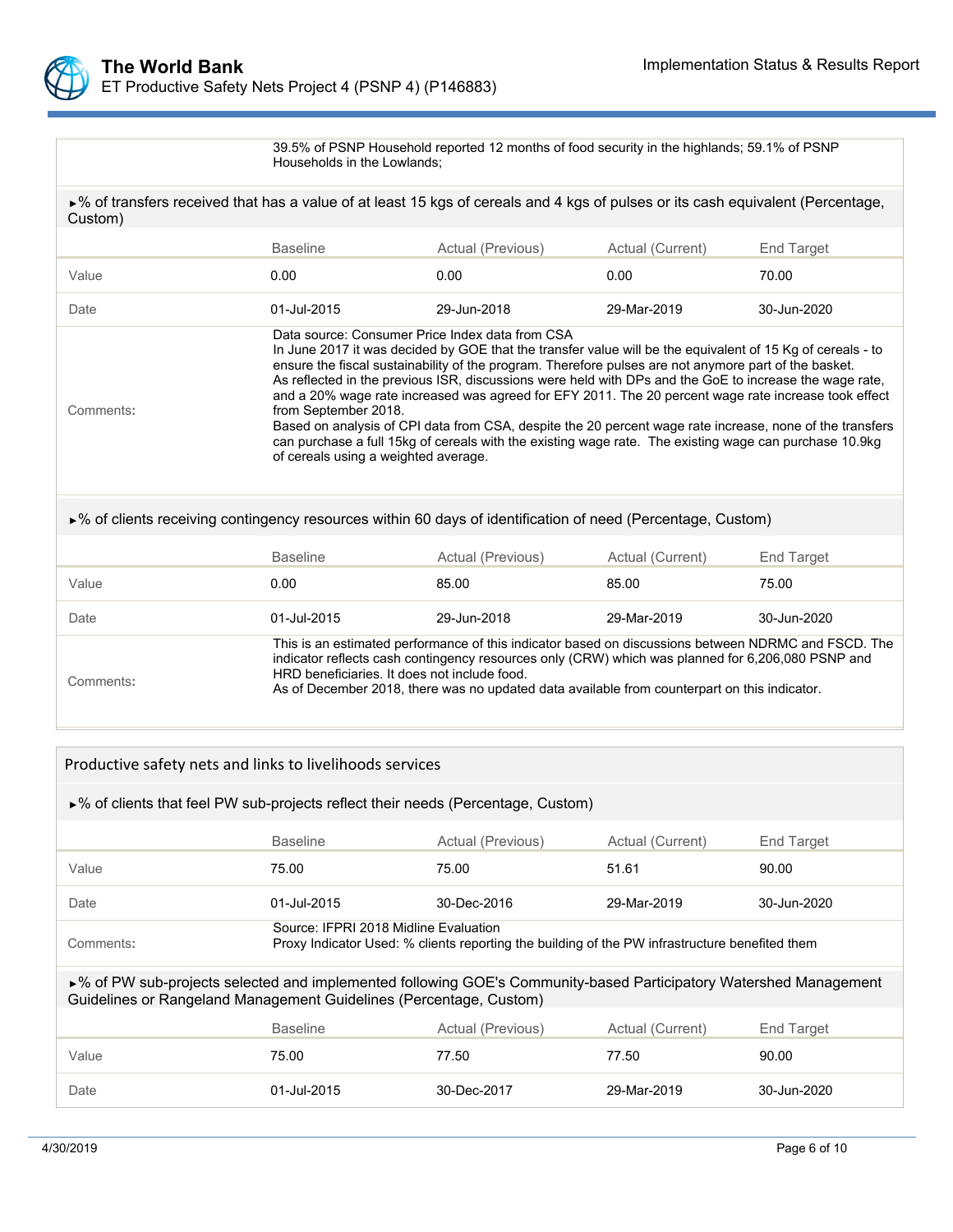

| Comments:                                                                                                                                     | This data was reported and discussed during the Nov-Dec 2017 JRIS. Some of the reasons mentioned to<br>explain the decrease in performance include turnover of staff and lack of guidelines/ training available to<br>implementers.<br>This indicator will be updated in the next ISR when the final PW&LH for EFY 2011 report is available.                                                                                                                                                                                                                                                                                                                                                                                                                                                                                                                                                                                                                                                                                                                                                                                                           |                                                                                           |                  |                   |  |  |
|-----------------------------------------------------------------------------------------------------------------------------------------------|--------------------------------------------------------------------------------------------------------------------------------------------------------------------------------------------------------------------------------------------------------------------------------------------------------------------------------------------------------------------------------------------------------------------------------------------------------------------------------------------------------------------------------------------------------------------------------------------------------------------------------------------------------------------------------------------------------------------------------------------------------------------------------------------------------------------------------------------------------------------------------------------------------------------------------------------------------------------------------------------------------------------------------------------------------------------------------------------------------------------------------------------------------|-------------------------------------------------------------------------------------------|------------------|-------------------|--|--|
| ►% of client households reporting that their livelihoods has benefitted from public work created assets (male/female)<br>(Percentage, Custom) |                                                                                                                                                                                                                                                                                                                                                                                                                                                                                                                                                                                                                                                                                                                                                                                                                                                                                                                                                                                                                                                                                                                                                        |                                                                                           |                  |                   |  |  |
|                                                                                                                                               | <b>Baseline</b>                                                                                                                                                                                                                                                                                                                                                                                                                                                                                                                                                                                                                                                                                                                                                                                                                                                                                                                                                                                                                                                                                                                                        | Actual (Previous)                                                                         | Actual (Current) | End Target        |  |  |
| Value                                                                                                                                         | 20.00                                                                                                                                                                                                                                                                                                                                                                                                                                                                                                                                                                                                                                                                                                                                                                                                                                                                                                                                                                                                                                                                                                                                                  | 20.00                                                                                     | 61.65            | 50.00             |  |  |
| Date                                                                                                                                          | 01-Jul-2015                                                                                                                                                                                                                                                                                                                                                                                                                                                                                                                                                                                                                                                                                                                                                                                                                                                                                                                                                                                                                                                                                                                                            | 01-Jul-2015                                                                               | 29-Mar-2019      | 30-Jun-2020       |  |  |
|                                                                                                                                               | Source: IFPRI PSNP 4 Midline Survey 2018                                                                                                                                                                                                                                                                                                                                                                                                                                                                                                                                                                                                                                                                                                                                                                                                                                                                                                                                                                                                                                                                                                               |                                                                                           |                  |                   |  |  |
| Comments:                                                                                                                                     |                                                                                                                                                                                                                                                                                                                                                                                                                                                                                                                                                                                                                                                                                                                                                                                                                                                                                                                                                                                                                                                                                                                                                        | Proxy Indicator used: % clients reporting the PW project was productive for the community |                  |                   |  |  |
| ►% of PSNP HHs reporting new income source as a result of program support (male/female) (Percentage, Custom)                                  |                                                                                                                                                                                                                                                                                                                                                                                                                                                                                                                                                                                                                                                                                                                                                                                                                                                                                                                                                                                                                                                                                                                                                        |                                                                                           |                  |                   |  |  |
|                                                                                                                                               | <b>Baseline</b>                                                                                                                                                                                                                                                                                                                                                                                                                                                                                                                                                                                                                                                                                                                                                                                                                                                                                                                                                                                                                                                                                                                                        | Actual (Previous)<br>Actual (Current)<br><b>End Target</b>                                |                  |                   |  |  |
| Value                                                                                                                                         | 0.00                                                                                                                                                                                                                                                                                                                                                                                                                                                                                                                                                                                                                                                                                                                                                                                                                                                                                                                                                                                                                                                                                                                                                   | 1.40<br>1.40<br>30.00                                                                     |                  |                   |  |  |
| Date                                                                                                                                          | 01-Jul-2015                                                                                                                                                                                                                                                                                                                                                                                                                                                                                                                                                                                                                                                                                                                                                                                                                                                                                                                                                                                                                                                                                                                                            | 30-Dec-2016                                                                               | 29-Mar-2019      | 30-Jun-2020       |  |  |
| Comments:                                                                                                                                     | There is currently no information on this indicator.                                                                                                                                                                                                                                                                                                                                                                                                                                                                                                                                                                                                                                                                                                                                                                                                                                                                                                                                                                                                                                                                                                   |                                                                                           |                  |                   |  |  |
| ►% of HHs that save regularly (Percentage, Custom)                                                                                            |                                                                                                                                                                                                                                                                                                                                                                                                                                                                                                                                                                                                                                                                                                                                                                                                                                                                                                                                                                                                                                                                                                                                                        |                                                                                           |                  |                   |  |  |
|                                                                                                                                               | <b>Baseline</b>                                                                                                                                                                                                                                                                                                                                                                                                                                                                                                                                                                                                                                                                                                                                                                                                                                                                                                                                                                                                                                                                                                                                        | Actual (Previous)                                                                         | Actual (Current) | <b>End Target</b> |  |  |
| Value                                                                                                                                         | 0.00                                                                                                                                                                                                                                                                                                                                                                                                                                                                                                                                                                                                                                                                                                                                                                                                                                                                                                                                                                                                                                                                                                                                                   | 78.00                                                                                     | 63.30            | 50.00             |  |  |
| Date                                                                                                                                          | 01-Jul-2015                                                                                                                                                                                                                                                                                                                                                                                                                                                                                                                                                                                                                                                                                                                                                                                                                                                                                                                                                                                                                                                                                                                                            | 29-Jun-2018                                                                               | 29-Mar-2019      | 30-Jun-2020       |  |  |
| Comments:                                                                                                                                     | Source: EFY 2011 Q2 Progress Report.<br>The number of HHs reporting savings is 719,010 and is a cumulative of savings across MFIs, Rusaccos<br>and VSLAs over an estimated 1,135,065 Households.<br>Note the decline in the number of households reporting savings between July - December 2011 have<br>been attributed to the recent agricultural input program operated by MFIs which require beneficiaries to<br>provide a large lump sum of savings in exchange for credit, which has disincentivised PSNP households<br>from saving.<br>Note that during the MTR (Nov. 2017), it was decided that the program would report only on savings<br>through Rusacco's to avoid double counting (ie. some clients may have several account across different<br>FIS). However, this adjustment was not reflected in previous ISRs due to the fact that specific data on<br>Rusaccos was not available at that time. If this indicator were reported based on Rusacco savings only,<br>then the indicator would retroactively be:<br>EFY 2008: 497,417 (43.8%)<br>EFY 2009: 517,919 (45.6%)<br>EFY 2010: 650,266 (57.3%)<br>EFY 2011 (Q2): 611,127 (53.8%) |                                                                                           |                  |                   |  |  |
| ►% of clients with business plans developed (Percentage, Custom)                                                                              |                                                                                                                                                                                                                                                                                                                                                                                                                                                                                                                                                                                                                                                                                                                                                                                                                                                                                                                                                                                                                                                                                                                                                        |                                                                                           |                  |                   |  |  |
|                                                                                                                                               | <b>Baseline</b>                                                                                                                                                                                                                                                                                                                                                                                                                                                                                                                                                                                                                                                                                                                                                                                                                                                                                                                                                                                                                                                                                                                                        | Actual (Previous)                                                                         | Actual (Current) | End Target        |  |  |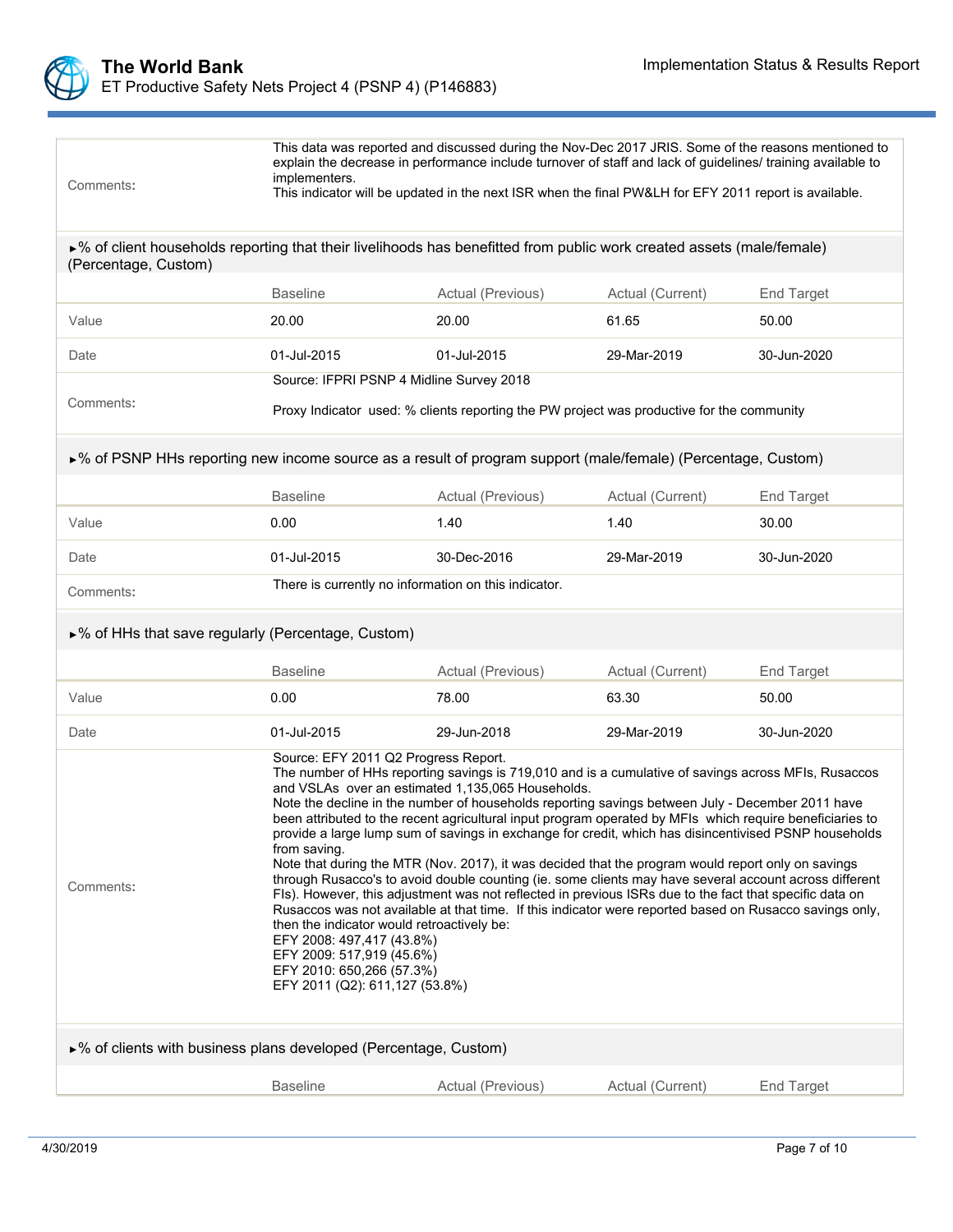

| Value                                                                                                | 0.00                                                                                                                                                                                                                                                                                                           | 43.60                                                                                                                                                                                                                                                                                                                                          | 49.30            | 90.00             |  |  |  |
|------------------------------------------------------------------------------------------------------|----------------------------------------------------------------------------------------------------------------------------------------------------------------------------------------------------------------------------------------------------------------------------------------------------------------|------------------------------------------------------------------------------------------------------------------------------------------------------------------------------------------------------------------------------------------------------------------------------------------------------------------------------------------------|------------------|-------------------|--|--|--|
| Date                                                                                                 | 01-Jul-2015                                                                                                                                                                                                                                                                                                    | 29-Jun-2018                                                                                                                                                                                                                                                                                                                                    | 29-Mar-2019      | 30-Jun-2020       |  |  |  |
| Comments:                                                                                            | Source: EFY 2011 FSCD 2nd Quarter Report                                                                                                                                                                                                                                                                       |                                                                                                                                                                                                                                                                                                                                                |                  |                   |  |  |  |
| ►% of client HHs receiving livelihoods transfers (cumulative) (Percentage, Custom)                   |                                                                                                                                                                                                                                                                                                                |                                                                                                                                                                                                                                                                                                                                                |                  |                   |  |  |  |
|                                                                                                      | <b>Baseline</b>                                                                                                                                                                                                                                                                                                | Actual (Previous)                                                                                                                                                                                                                                                                                                                              | Actual (Current) | <b>End Target</b> |  |  |  |
| Value                                                                                                | 0.00                                                                                                                                                                                                                                                                                                           | 2.30<br>2.33                                                                                                                                                                                                                                                                                                                                   |                  | 27.00             |  |  |  |
| Date                                                                                                 | 30-Jun-2015                                                                                                                                                                                                                                                                                                    | 29-Jun-2018                                                                                                                                                                                                                                                                                                                                    | 29-Mar-2019      | 01-Jun-2020       |  |  |  |
| Comments:                                                                                            |                                                                                                                                                                                                                                                                                                                | 26,448 client households of an estimated 1,135,065 households.<br>The additional 349 client households that received the livelihoods transfer between July and December<br>2018 are carried over from the households that were intended to receive it in EFY 2010 in Dire Dawa but<br>was halted due to the political instability in the area. |                  |                   |  |  |  |
| $\triangleright$ % of clients receiving wage employment related skills training (Percentage, Custom) |                                                                                                                                                                                                                                                                                                                |                                                                                                                                                                                                                                                                                                                                                |                  |                   |  |  |  |
|                                                                                                      | <b>Baseline</b>                                                                                                                                                                                                                                                                                                | Actual (Previous)                                                                                                                                                                                                                                                                                                                              | Actual (Current) | <b>End Target</b> |  |  |  |
| Value                                                                                                | 0.00                                                                                                                                                                                                                                                                                                           | 12.62                                                                                                                                                                                                                                                                                                                                          | 13.60            | 30.00             |  |  |  |
| Date                                                                                                 | 01-Jul-2015                                                                                                                                                                                                                                                                                                    | 29-Jun-2018                                                                                                                                                                                                                                                                                                                                    | 29-Mar-2019      | 30-Jun-2020       |  |  |  |
| Comments:                                                                                            | Source: EFY 2011 FSCD 2nd Quarter Report<br>10,591 client households were trained on employment pathway linkages between July and December<br>2018. This amounts to a cumulative total of 153,834 client households trained on employment pathway<br>linkages out of an estimated 1,135,065 client households. |                                                                                                                                                                                                                                                                                                                                                |                  |                   |  |  |  |

#### Institutional Capacity Building and Project Management Support

| Institutional Capacity Building and Project Management Support                                                       |                                                                                                                                                                             |                   |                  |             |  |  |
|----------------------------------------------------------------------------------------------------------------------|-----------------------------------------------------------------------------------------------------------------------------------------------------------------------------|-------------------|------------------|-------------|--|--|
| $\triangleright$ % of PSNP woredas meeting minimum PSNP staffing standards (Percentage, Custom)                      |                                                                                                                                                                             |                   |                  |             |  |  |
|                                                                                                                      | <b>Baseline</b>                                                                                                                                                             | Actual (Previous) | Actual (Current) | End Target  |  |  |
| Value                                                                                                                | 80.00                                                                                                                                                                       | 75.00             | 75.00            | 90.00       |  |  |
| Date                                                                                                                 | 01-Jul-2015                                                                                                                                                                 | 29-Jun-2018       | 29-Jun-2018      | 30-Jun-2020 |  |  |
| Comments:                                                                                                            | Source: FSCD<br>As of December 2018, data from the counterpart was not available to update this indicator.<br>Note that the baseline data was sourced from a JRIS exercise. |                   |                  |             |  |  |
| $\triangleright$ % of clients that report they are aware of program objectives and entitlements (Percentage, Custom) |                                                                                                                                                                             |                   |                  |             |  |  |
|                                                                                                                      | <b>Baseline</b>                                                                                                                                                             | Actual (Previous) | Actual (Current) | End Target  |  |  |
| Value                                                                                                                | 0.00                                                                                                                                                                        | 81.00             | 98.94            | 70.00       |  |  |
| Date                                                                                                                 | 01-Jul-2015                                                                                                                                                                 | 30-Dec-2016       | 31-Dec-2018      | 30-Jun-2020 |  |  |
| Comments:                                                                                                            | Source: IFPRI 2018 Midline                                                                                                                                                  |                   |                  |             |  |  |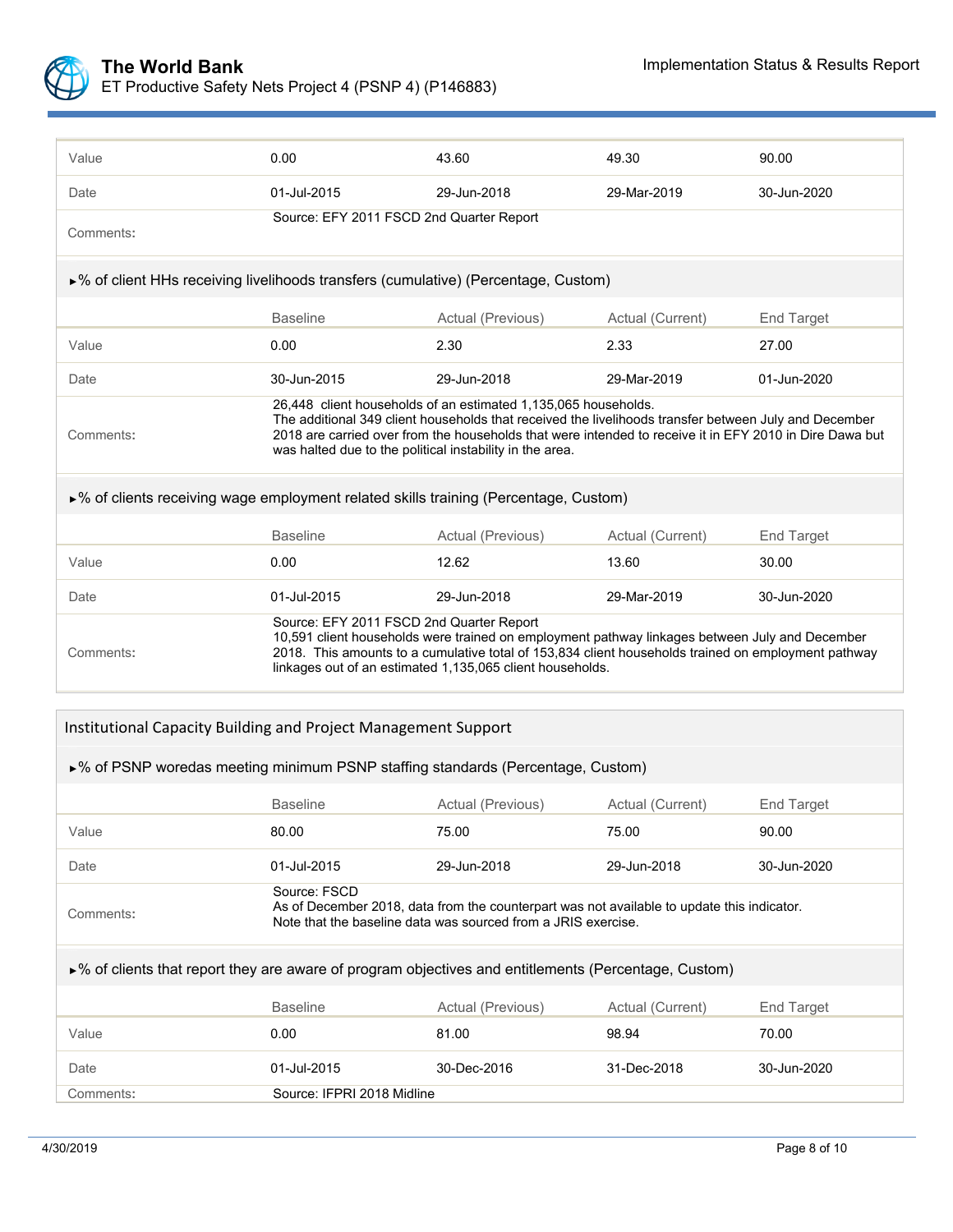

Note that this indicator is calculated based on the following questions, and therefore does not reflect client knowledge of program objectives.. Q1. Have you heard about the Productive Safety Net Programme 4 (PSNP)? Q2. We would like to be sure of your answer. The PSNP is the Government of Ethiopia's rural safety net for food insecure households. It provides cash and/or food transfers to these households. Even if you do not know it by name, are you aware of such a programme?

### **Overall Comments**

Overall, the program continues to show progress, especially following results from the PSNP 4 midline evaluation which indicate PSNP beneficiaries are more food secure and perceive public works to improve community and livelihood needs. However implementation challenges continue.

The purchasing power of the wage rate continues to be a concern for the program, despite the 20% increase that took effect in September 2018. The revised wage rate is still not sufficient to purchase the 15kg of cereals per person per month. Similarly, timeliness of payments continues to be a challenge to the program which is mainly due to implementation inefficiencies.

In addition, beneficiary savings are on the decline due to changes in savings policies across micro-finance institutions, which are external to the program but are having an impact on improving beneficiary livelihood capabilities.

## **Data on Financial Performance**

### **Disbursements (by loan)**

| Project | Loan/Credit/TF             | <b>Status</b> | Currency      | Original | Revised             | Cancelled                 | <b>Disbursed</b> | Undisbursed        |                   | % Disbursed |
|---------|----------------------------|---------------|---------------|----------|---------------------|---------------------------|------------------|--------------------|-------------------|-------------|
| P146883 | IDA-55400                  | Effective     | <b>USD</b>    | 600.00   | 600.00              | 0.00                      | 546.01           | 0.00               |                   | 100%        |
| P146883 | IDA-58770                  | Effective     | <b>USD</b>    | 100.00   | 100.00              | 0.00                      | 96.27            | 0.00               |                   | 100%        |
| P146883 | IDA-60410                  | Effective     | <b>USD</b>    | 108.10   | 108.10              | 0.00                      | 110.90           | 0.00               |                   | 100%        |
| P146883 | TF-A1426                   | Effective     | <b>USD</b>    | 94.86    | 94.86               | 0.00                      | 94.86            | 0.00               |                   | 100%        |
| P146883 | TF-A3267                   | Effective     | <b>USD</b>    | 50.24    | 50.24               | 0.00                      | 50.24            | 0.00               |                   | 100%        |
|         | <b>Key Dates (by loan)</b> |               |               |          |                     |                           |                  |                    |                   |             |
| Project | Loan/Credit/TF             | <b>Status</b> | Approval Date |          | <b>Signing Date</b> | <b>Effectiveness Date</b> |                  | Orig. Closing Date | Rev. Closing Date |             |
| P146883 | IDA-55400                  | Effective     | 30-Sep-2014   |          | 31-Oct-2014         | 03-Feb-2015               |                  | 31-Dec-2020        | 31-Dec-2020       |             |